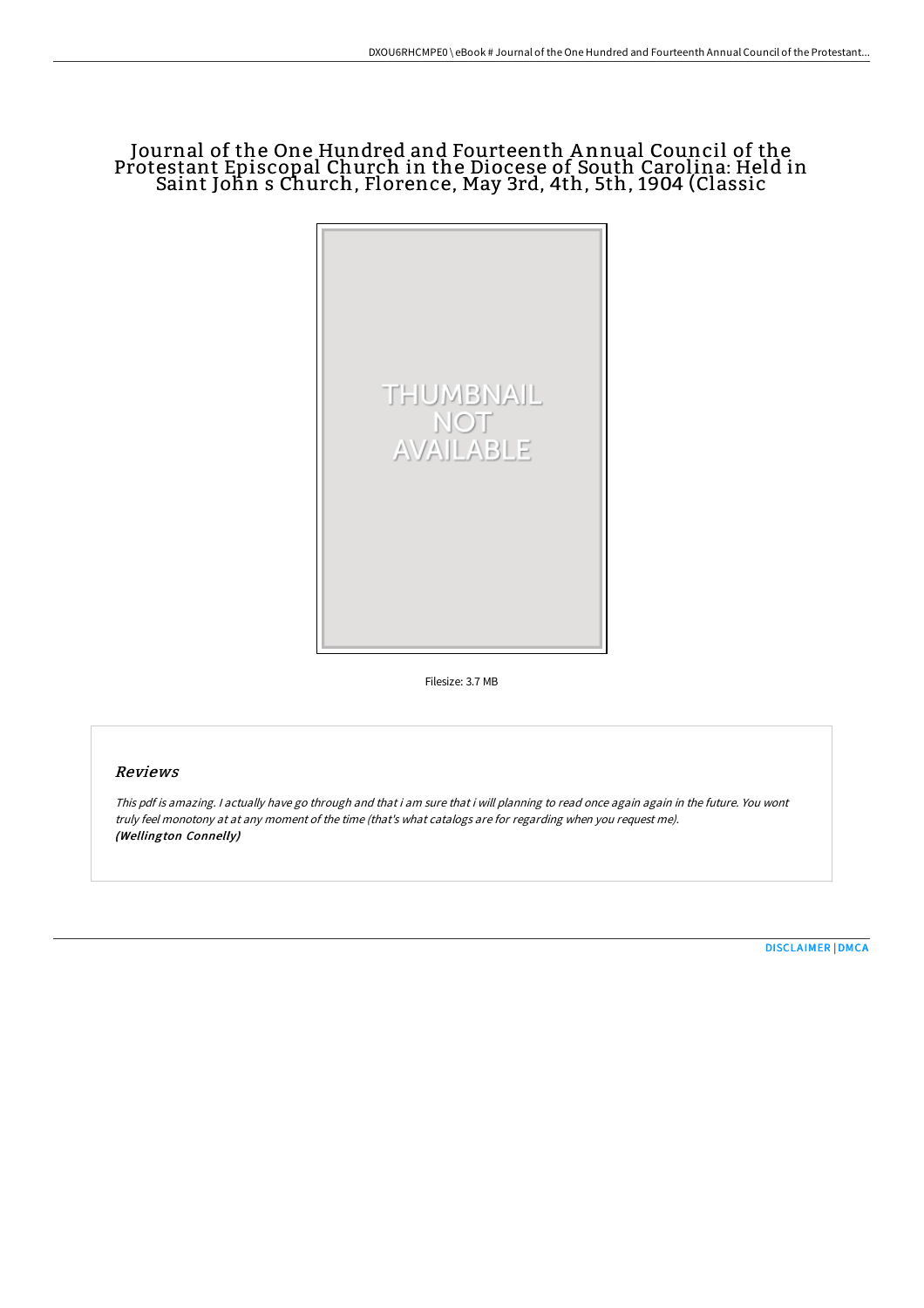## JOURNAL OF THE ONE HUNDRED AND FOURTEENTH ANNUAL COUNCIL OF THE PROTESTANT EPISCOPAL CHURCH IN THE DIOCESE OF SOUTH CAROLINA: HELD IN SAINT JOHN S CHURCH, FLORENCE, MAY 3RD, 4TH, 5TH, 1904 (CLASSIC



Forgotten Books, 2017. Paperback. Condition: New. Language: English . Brand New Book \*\*\*\*\* Print on Demand \*\*\*\*\*. Excerpt from Journal of the One Hundred and Fourteenth Annual Council of the Protestant Episcopal Church in the Diocese of South Carolina: Held in Saint John s Church, Florence, May 3rd, 4th, 5th, 1904 I. Parishes and Churches in Union with the Council, A. D. 1904 A. Founded by Act of Assembly under Colonial Government (17) About the Publisher Forgotten Books publishes hundreds of thousands of rare and classic books. Find more at This book is a reproduction of an important historical work. Forgotten Books uses state-of-the-art technology to digitally reconstruct the work, preserving the original format whilst repairing imperfections present in the aged copy. In rare cases, an imperfection in the original, such as a blemish or missing page, may be replicated in our edition. We do, however, repair the vast majority of imperfections successfully; any imperfections that remain are intentionally left to preserve the state of such historical works.

 $\mathbf{r}$ Read Journal of the One Hundred and [Fourteenth](http://www.bookdirs.com/journal-of-the-one-hundred-and-fourteenth-annual.html) Annual Council of the Protestant Episcopal Church in the Diocese of South Carolina: Held in Saint John s Church, Florence, May 3rd, 4th, 5th, 1904 (Classic Online **Download PDF Journal of the One Hundred and [Fourteenth](http://www.bookdirs.com/journal-of-the-one-hundred-and-fourteenth-annual.html) Annual Council of the Protestant Episcopal Church in** the Diocese of South Carolina: Held in Saint John s Church, Florence, May 3rd, 4th, 5th, 1904 (Classic